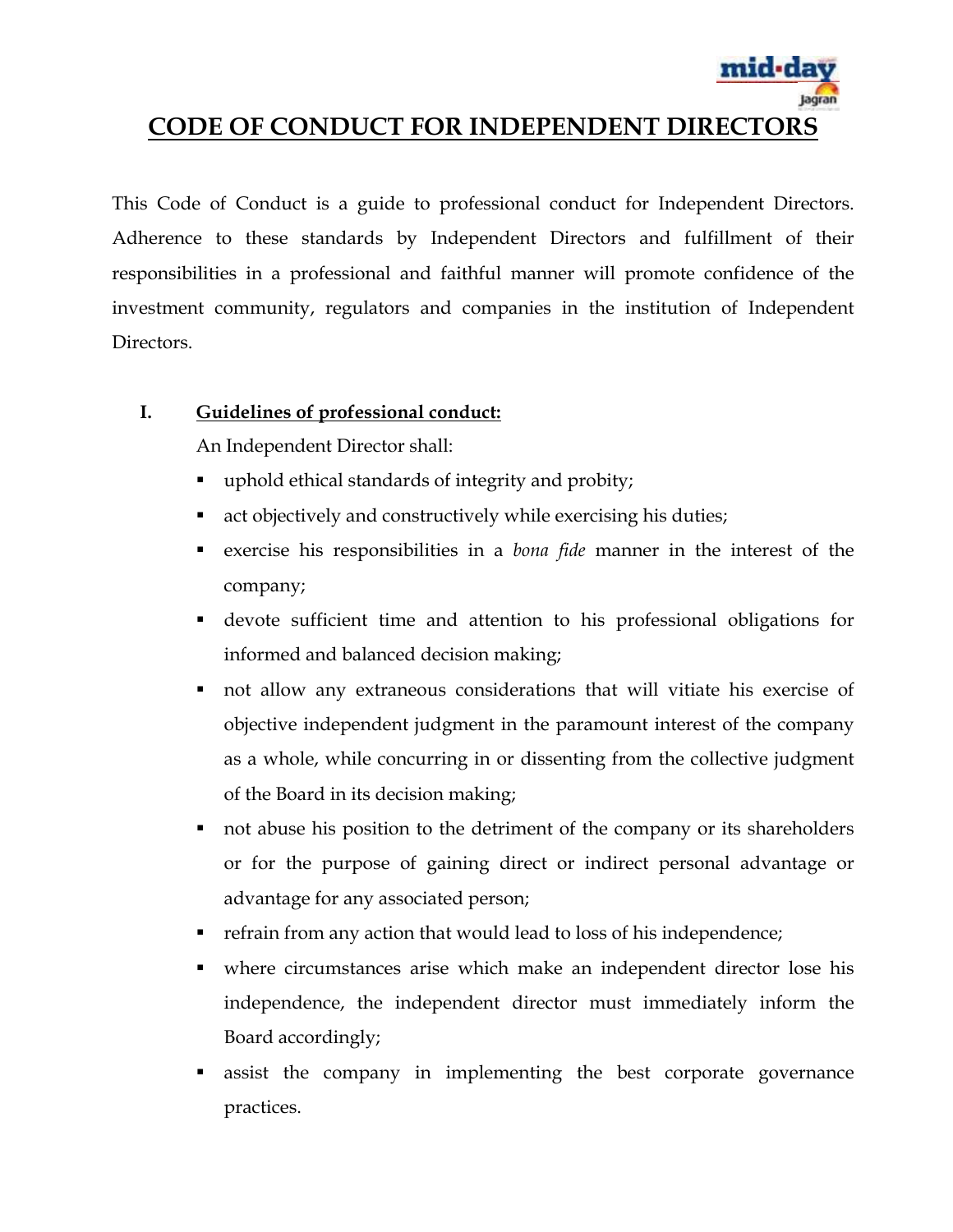

## **II. Role and functions:**

The Independent Directors shall:

- help in bringing an independent judgment to bear on the Board's deliberations especially on issues of strategy, performance, risk management, resources, key appointments and standards of conduct;
- bring an objective view in the evaluation of the performance of board and management;
- scrutinise the performance of management in meeting agreed goals and objectives and monitor the reporting of performance;
- satisfy themselves on the integrity of financial information and that financial controls and the systems of risk management are robust and defensible;
- safeguard the interests of all stakeholders, particularly the minority shareholders;
- balance the conflicting interest of the stakeholders;
- determine appropriate levels of remuneration of executive directors, key managerial personnel and senior management and have a prime role in appointing and where necessary recommend removal of executive directors, key managerial personnel and senior management;
- moderate and arbitrate in the interest of the company as a whole, in situations of conflict between management and shareholder's interest.

# **III. Duties:**

The Independent Directors shall:

- undertake appropriate induction and regularly update and refresh their skills, knowledge and familiarity with the company;
- seek appropriate clarification or amplification of information and, where necessary, take and follow appropriate professional advice and opinion of outside experts at the expense of the company;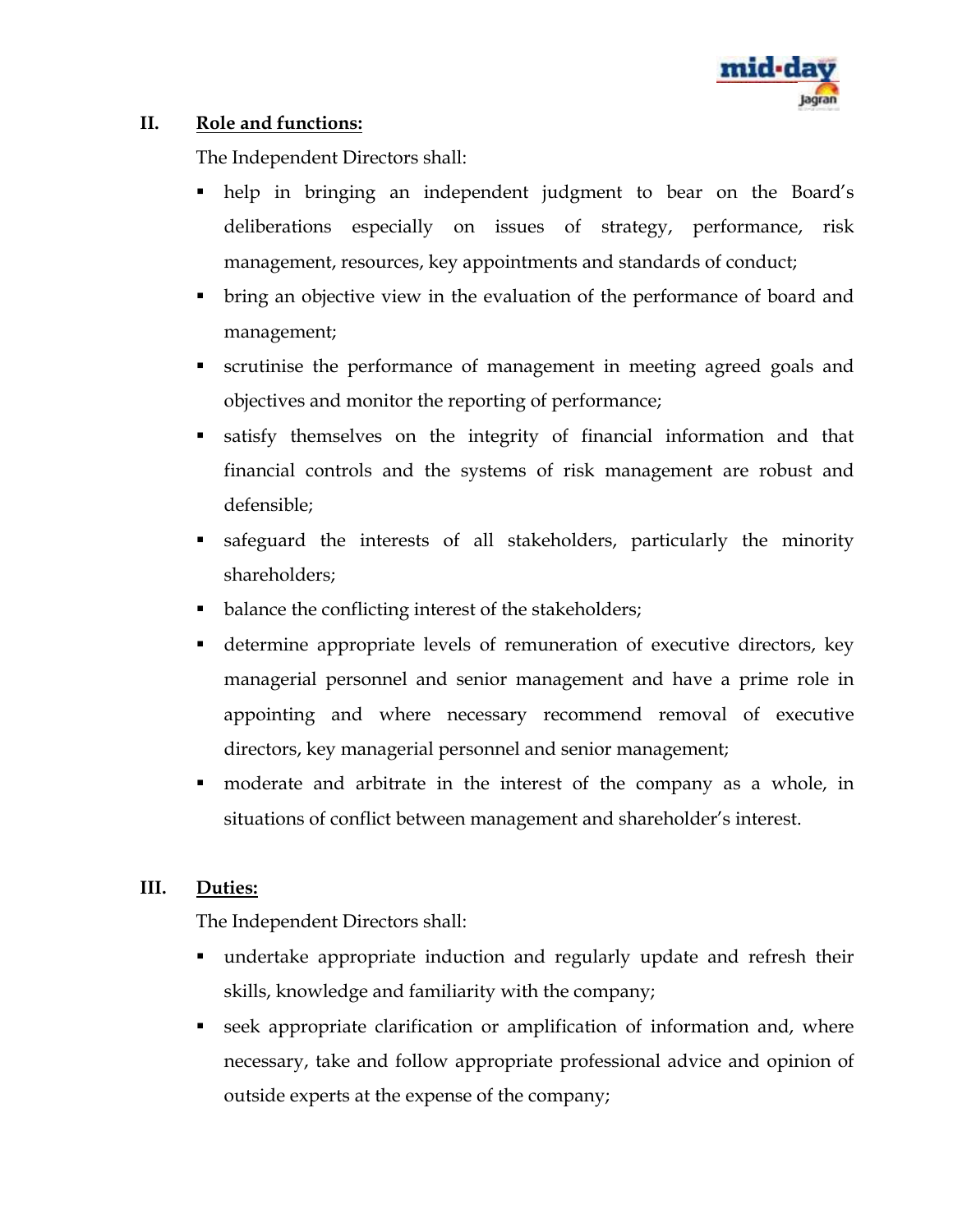

- strive to attend all meetings of the Board of Directors and of the Board committees of which he is a member;
- participate constructively and actively in the committees of the Board in which they are chairpersons or members;
- strive to attend the general meetings of the company;
- where they have concerns about the running of the company or a proposed action, ensure that these are addressed by the Board and, to the extent that they are not resolved, insist that their concerns are recorded in the minutes of the Board meeting;
- keep themselves well informed about the company and the external environment in which it operates;
- not to unfairly obstruct the functioning of an otherwise proper Board or committee of the Board; pay sufficient attention and ensure that adequate deliberations are held before approving related party transactions and assure themselves that the same are in the interest of the company;
- ascertain and ensure that the company has an adequate and functional vigil mechanism and to ensure that the interests of a person who uses such mechanism are not prejudicially affected on account of such use;
- report concerns about unethical behaviour, actual or suspected fraud or violation of the company's code of conduct or ethics policy;
- acting within his authority, assist in protecting the legitimate interests of the company, shareholders and its employees;
- not disclose confidential information, including commercial secrets, technologies, advertising and sales promotion plans, unpublished price sensitive information, unless such disclosure is expressly approved by the Board or required by law.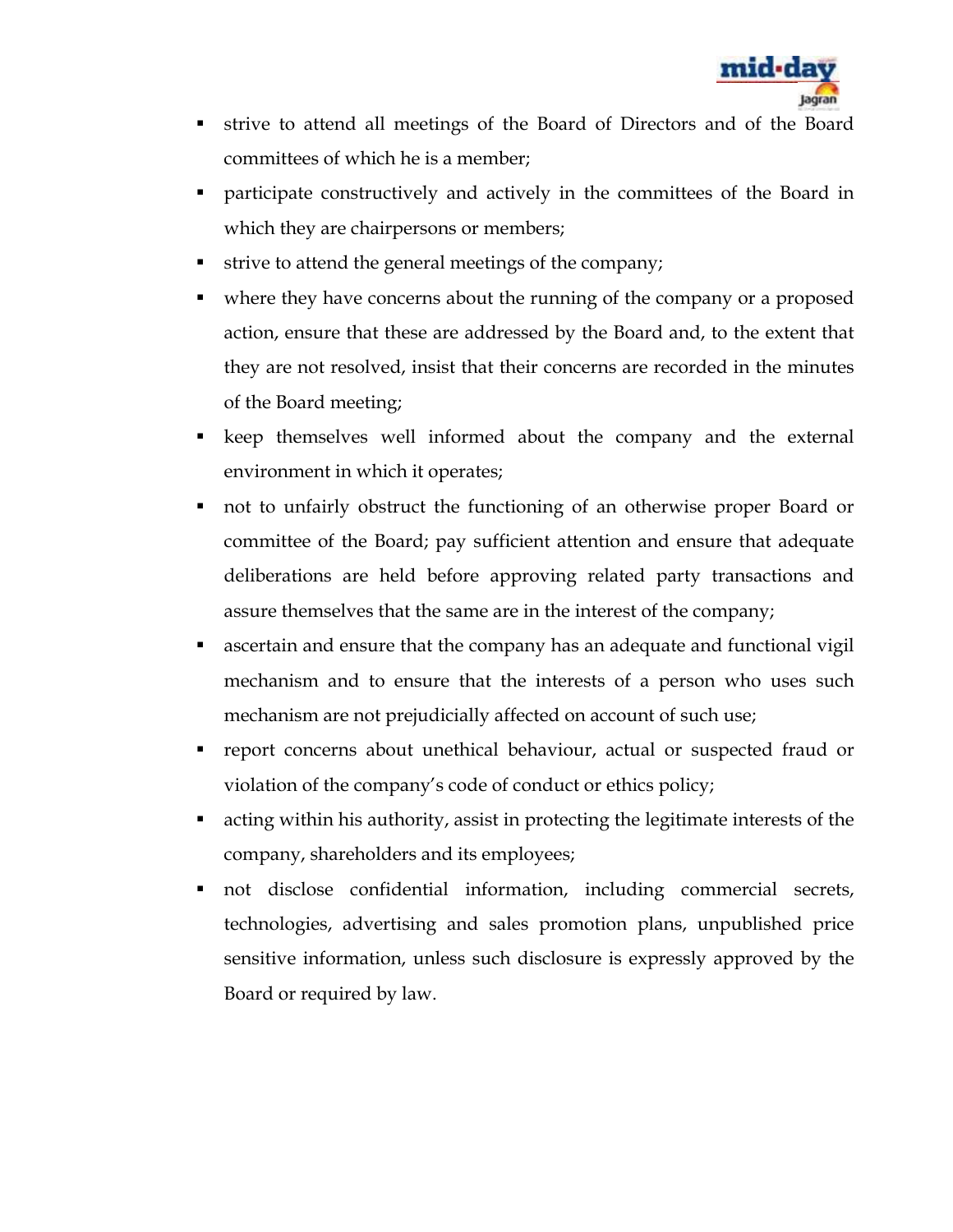

### **IV. Manner of appointment:**

- Appointment process of Independent Directors shall be independent of the company management; while selecting Independent Directors the Board shall ensure that there is appropriate balance of skills, experience and knowledge in the Board so as to enable the Board to discharge its functions and duties effectively.
- The appointment of Independent Director(s) of the Company shall be approved at the meeting of the shareholders.
- The Board shall declare and affirm before the shareholders and/or mention in the explanatory statement attached to the notice of the meeting for approving the appointment of Independent Director a statement that in the opinion of the Board, the Independent Director proposed to be appointed fulfils the conditions specified in the Act and the rules made thereunder and that the proposed director is independent of the management.
- The appointment of Independent Directors shall be formalised through a letter of appointment, which shall set out :
	- a) the term of appointment;
	- b) the expectation of the Board from the appointed director; the Boardlevel committee(s) in which the director is expected to serve and its tasks;
	- c) the fiduciary duties that come with such an appointment along with accompanying liabilities;
	- d) provision for Directors and Officers (D and O) insurance, if any;
	- e) the Code of Business Ethics that the company expects its directors and employees to follow;
	- f) the list of actions that a director should not do while functioning as such in the company; and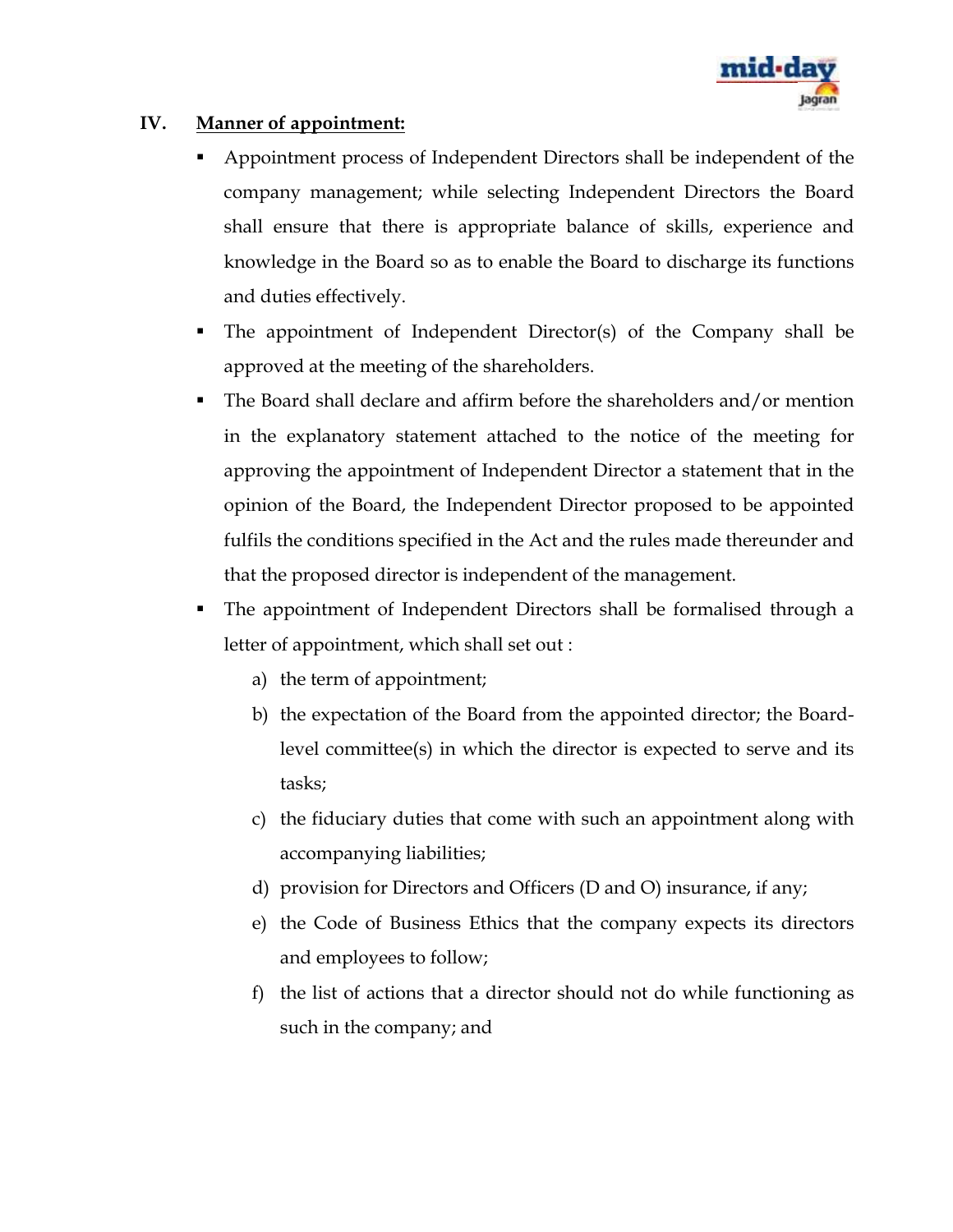

- g) the remuneration, mentioning periodic fees, reimbursement of expenses for participation in the Boards and other meetings and profit related commission, if any.
- The terms and conditions of appointment of independent directors shall be open for inspection at the registered office of the company by any member during normal business hours.
- The terms and conditions of appointment of independent directors shall also be posted on the company's website.

# **V. Re-appointment:**

The re-appointment of Independent Director shall be on the basis of report of performance evaluation

#### **VI. Resignation or removal:**

- The resignation or removal of an independent director shall be in the same manner as is provided in sections 168 and 169 of the Act.
- An independent director who resigns or is removed from the Board of the company shall be replaced by a new independent director within a period of not more than one hundred and eighty days from the date of such resignation or removal, as the case may be.
- Where the company fulfils the requirement of independent directors in its Board even without filling the vacancy created by such resignation or removal, as the case may be, the requirement of replacement by a new independent director shall not apply.

#### **VII. Separate meetings:**

• The Independent Directors of the Company shall hold at least one meeting in a year, without the attendance of non-independent directors and members of management;